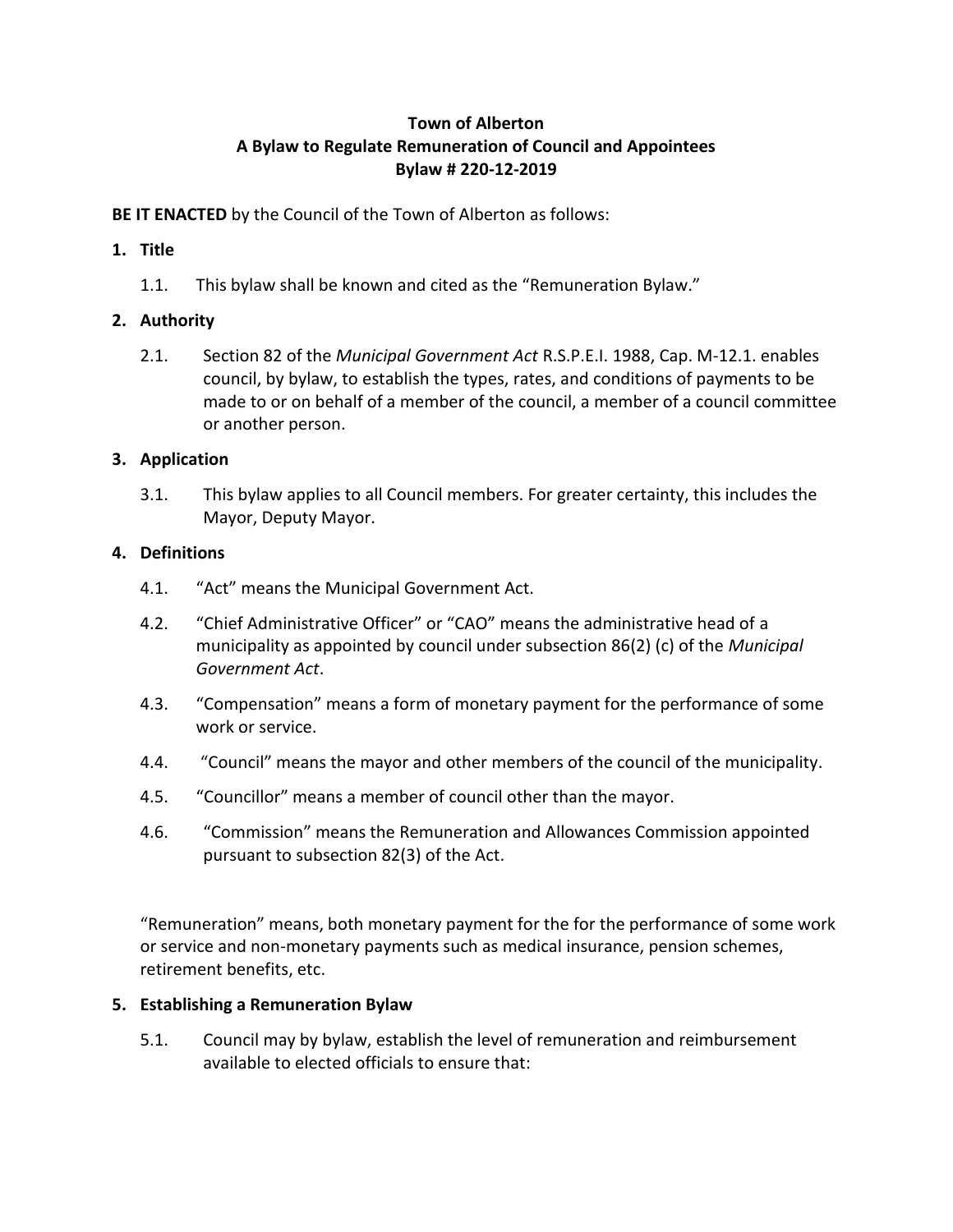- (a) residents who have been elected to the position of Mayor, Deputy Mayor, or Council member are provided reasonable remuneration for their service to the Town of Alberton;
- (b) individuals who have been appointed by Council to municipal committees are provided reasonable remuneration for their service to the Town of Alberton;
- (c) ensure the orderly and consistent payment and reimbursement to the Mayor, Deputy Mayor, Councillors, and committee members;

### **6. Remuneration of Council Members**

- 6.1. The Mayor shall be paid remuneration for discharge of the duties of office in the amount of \$8,000.00 per year.
- 6.2. Each Councillor, including the Deputy Mayor, shall be paid remuneration for discharge of the duties of office in the amount of \$4,000.00 per year.
- 6.3. Where a Councillor, Deputy Mayor or Mayor does not serve a full 12 month term remuneration shall be prorated on a monthly basis for time served or part month thereof and those monies shall stay in the general fund of the municipality.
- 6.4. Remuneration shall be paid at the end of each quarter each year less any deductions required by law.
- 6.5. Remuneration for Mayor, Deputy Mayor and Councillor shall be adjusted on or about the 16th of November of each year by a rate equivalent to the Consumer Price Index, compounded and rounded up to the nearest dollar

#### **7. Allowance for Expenses**

7.1. The Mayor, Deputy Mayor and Councillors shall be reimbursed for their legitimate expenses incurred through the execution of their duties as office holders of the municipality in accordance with Schedule A that is attached to, and forms part of, this bylaw.

## **8. Revisions to this Bylaw**

- 8.1. Prior to making any amendments to this bylaw that alters existing types, rates and conditions of compensation, allowances or benefits to be paid to members of Council, Council shall, in accordance with section 82(3) of the Act, appoint an independent Remuneration and Allowances Commission.
- 8.2. The Commission shall be made up of 2-3 members, who shall not be member of council or municipal staff.
- 8.3. The members of the Commission shall be reimbursed for their time in accordance with reimbursement amounts to be set out for appointees to committees.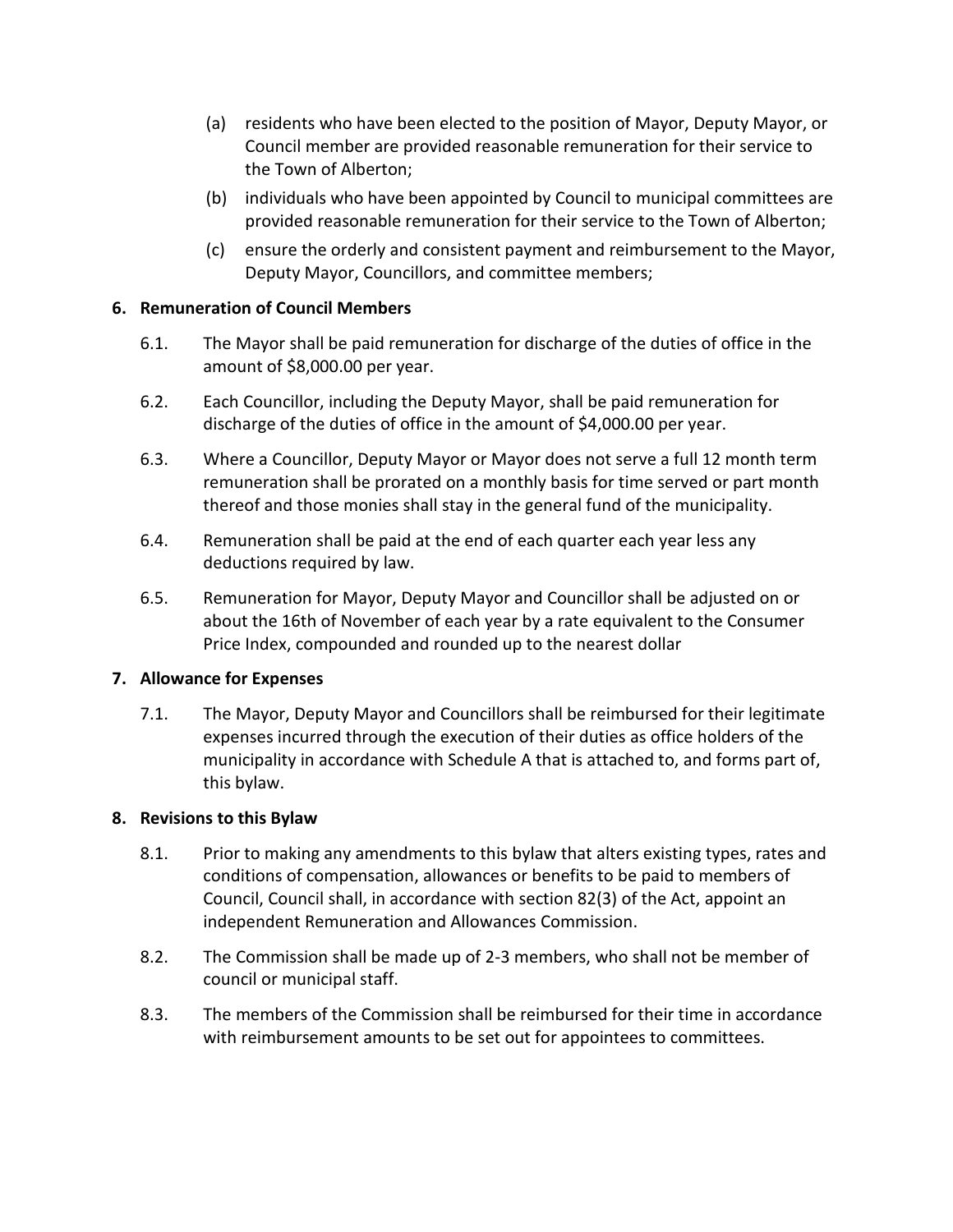- 8.4. The Commission shall review and make recommendations to council respecting the compensation, reimbursement or payments that should be made to members of council, giving consideration to:
	- (a) compensation, reimbursement and payment rates of comparably-sized municipalities;
	- (b) the budgetary impact of any changes to existing types, rates and conditions of compensation, allowances or benefits;
	- (c) the impact of any changes on the ability of the municipality to ensure an active and engaged council through the recruitment of candidates for election; and
	- (d) The time requirements associated with participation on council and council committees.
- 8.5. The Commission shall report to council within 120 days of being appointed or within another time frame identified in the resolution appointing the Commission.

### **9. Repeal of Existing Bylaw**

9.1. On adoption, this bylaw replaces Bylaw # 209-2-2018.

### **10. Effective Date**

This Remuneration Bylaw, Bylaw# 220-12-2019 shall be effective on the date of approval and adoption below.

#### **First Reading:**

This Remuneration Bylaw, Bylaw# 220-12-2019, was read a first time at the Council meeting held on the 12<sup>the</sup> day of August, 2019.

This Remuneration Bylaw, Bylaw# 220-12-2019, was approved by a majority of Council members present at the Council meeting held on the 12<sup>th</sup> day of August, 2019.

## **Second Reading:**

This Remuneration Bylaw, Bylaw# 220-12-2019, was read a second time at the Council meeting held on the  $27<sup>the</sup>$  day of August, 2019.

This Remuneration Bylaw, Bylaw# 220-12-2019, was approved by a majority of Council members present at the Council meeting held on the  $27<sup>th</sup>$  day of August, 2019.

## **Approval and Adoption by Council:**

This Remuneration Bylaw, Bylaw# 220-12-2019, was adopted by a majority of Council members present at the Council meeting held on the 27<sup>th</sup> day of August, 2019.